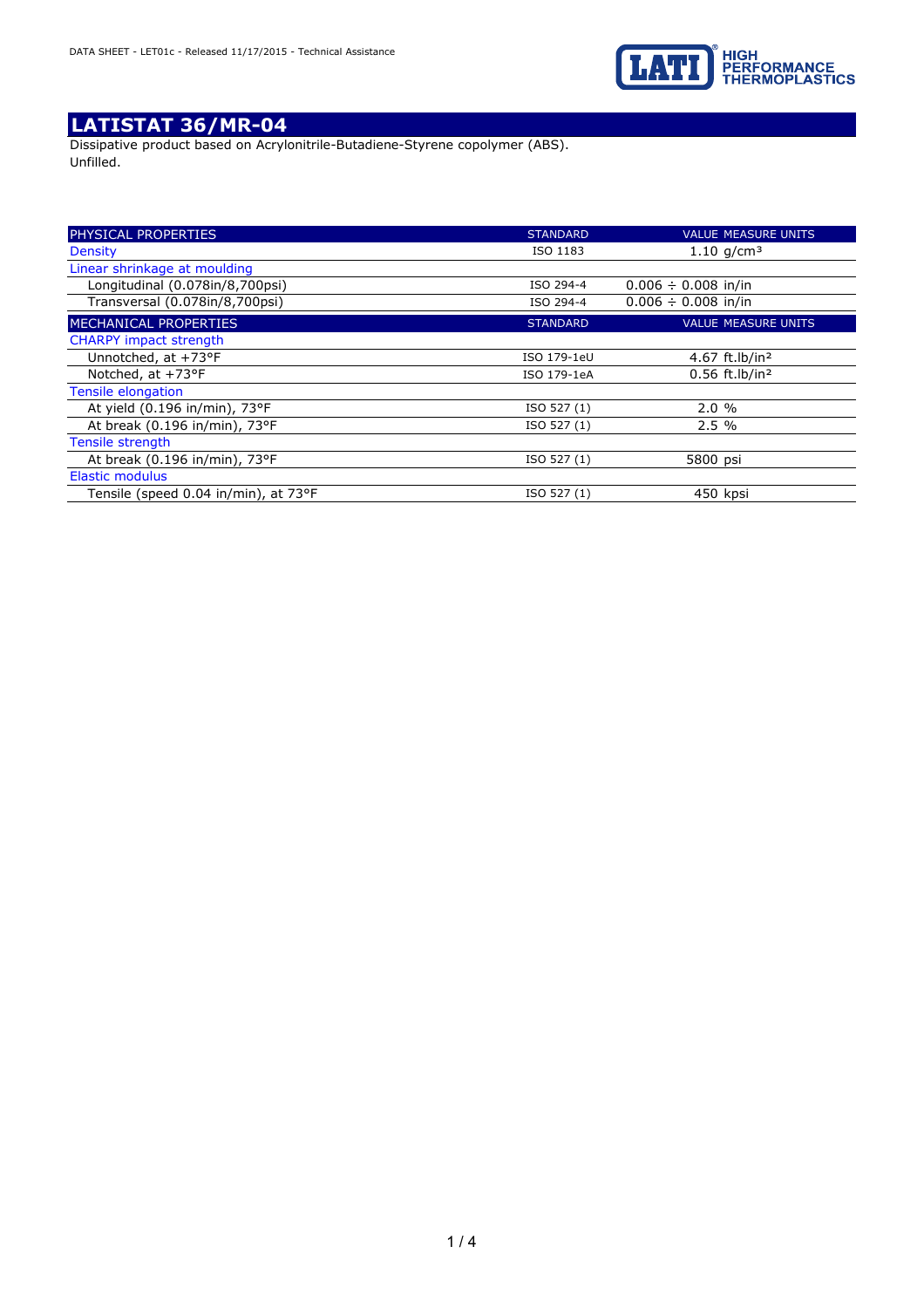

Dissipative product based on Acrylonitrile-Butadiene-Styrene copolymer (ABS). Unfilled.

| <b>THERMAL PROPERTIES</b>                | <b>STANDARD</b> | <b>VALUE MEASURE UNITS</b> |
|------------------------------------------|-----------------|----------------------------|
| VICAT - Softening point                  |                 |                            |
| 11 lb (heating rate 122°F/h)             | ISO 306         | 212 °F                     |
| <b>HDT - Heat Deflection Temperature</b> |                 |                            |
| 66 psi                                   | ISO 75          | 203 °F                     |
| 264 psi                                  | ISO 75          | 185 °F                     |
| <b>ELECTRICAL PROPERTIES</b>             | <b>STANDARD</b> | <b>VALUE MEASURE UNITS</b> |
| <b>Electrical resistivity</b>            |                 |                            |
| Surface                                  | ASTM D 257      | 1E4 ohm                    |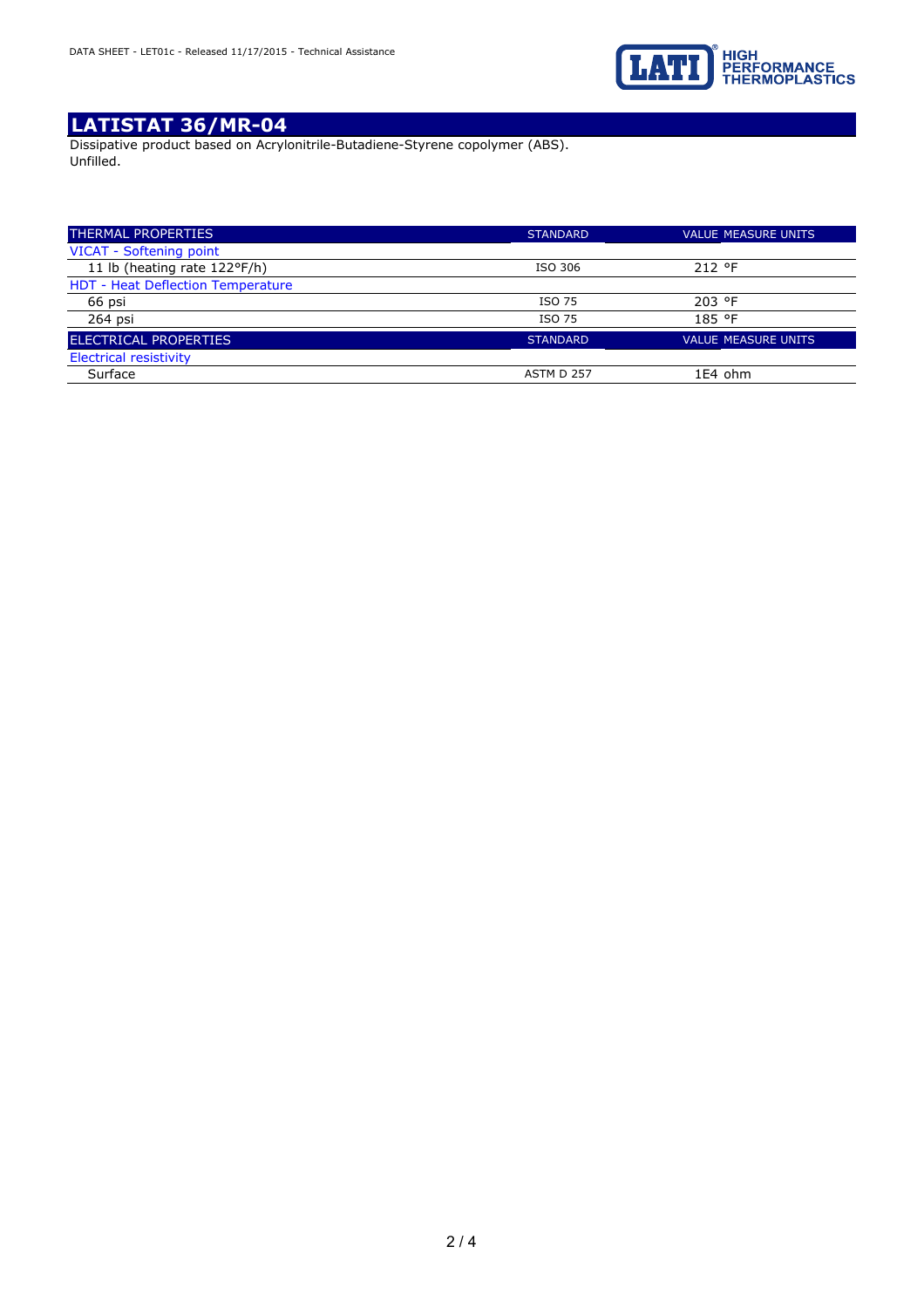Dissipative product based on Acrylonitrile-Butadiene-Styrene copolymer (ABS). Unfilled.

#### MATERIAL - STORAGE

Sealed, undamaged packages has to be kept in dry storage facilities, providing they are also able to protect them from weather and accidental damages.

### **HANDLING AND SAFETY**

Detailed information about a safe treatment of the material are indicated in the "Material Safety Data Sheet" (MSDS) furnished with the first material supply. The MSDS may be also sent again in case of loss.

### PREDRYING CONDITIONS At least 3 hours at 158  $\div$  176°F

These are the suggested conditions to reduce the moisture content to adequate levels. Temperature and drying time can be reduced by using vacuum ovens

### ACTUAL MELT TEMPERATURE 374 ÷ 446°F

The injection molding machine settings needed to obtain the suggested melt temperature will depend greatly on shot size and machine capacity, as well as other molding parameters such as: injection speed, screw RPM, back pressure, etc. On small machines, running short cycles, it is possible to use higher melt temperatures to improve plastification, fluidity and surface appearance, paying attention to any indication of material degradation.

## MOLD TEMPERATURE 122 ÷ 158°F

The mold temperature suggested above is the actual tool steel temperature. This can be significantly different from the tool settings, due to the cooling system efficiency and the accuracy of the temperature control on the tool.

### **INJECTION SPEED Medium** Medium

The advisable injection speed greatly depends on cavity geometry and injection molding machine size. The use of high injection speed can improve the surface appearance, but it can also cause outgassing and burn marks due to overheating through shear stress.

### REGRIND USAGE

The use of regrind is possible, but should be assessed on the basis of the project, moulding parameters, and type of grinding used. The effect of using regrind on material properties must be evaluated by the customer on its specific project and process. High percentages of regrind may cause a reduction in viscosity, reducing mechanical properties, first resilience.

#### HOT RUNNER MOLDS

Hot runner moulds may be used when a very tight temperature control is assured.

**REORMANCE** ERMOPLASTICS